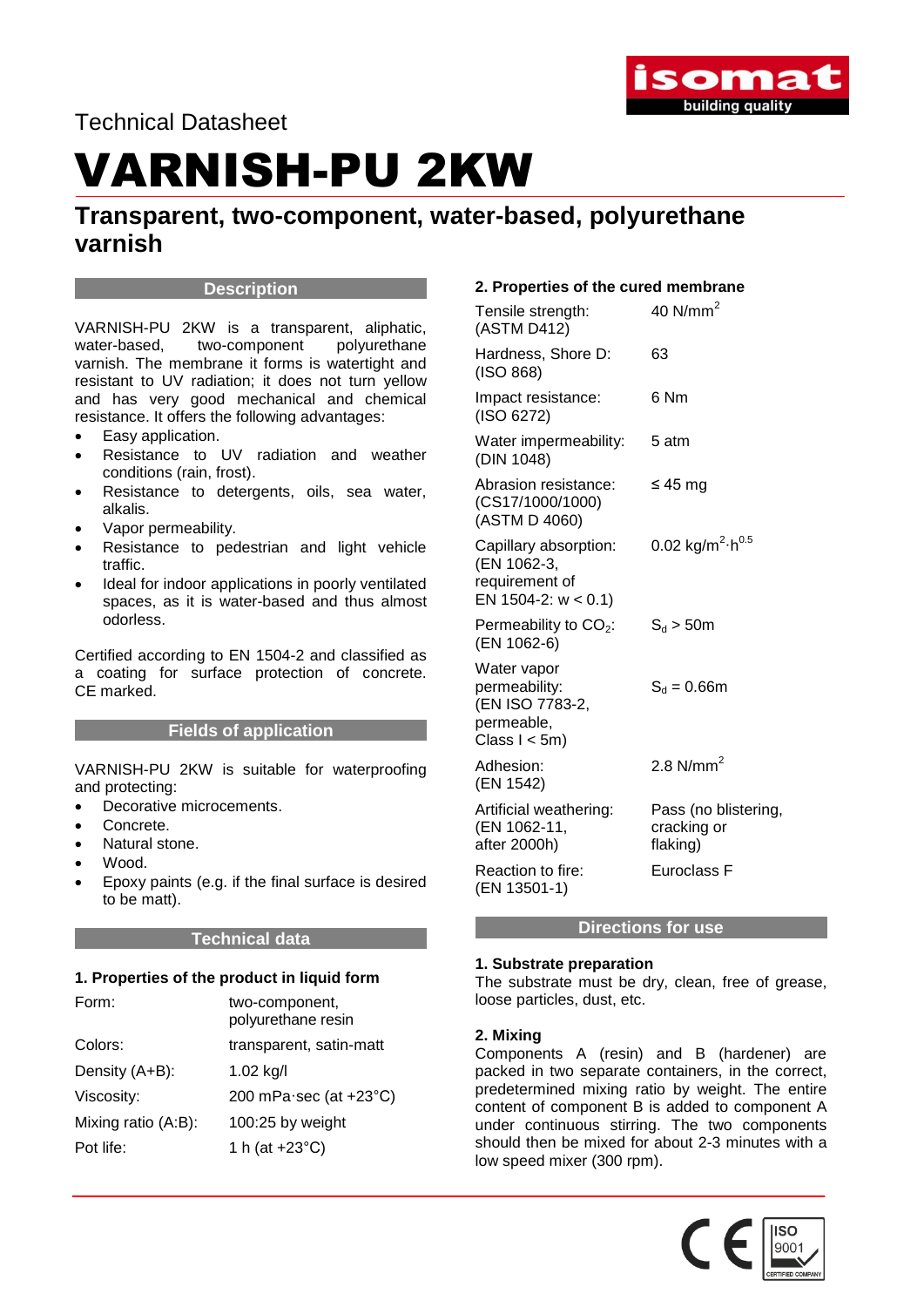

### VARNISH-PU 2KW

It is important to stir the mixture thoroughly near the sides and bottom of the container, to achieve uniform dispersion of the hardener.

Subsequently, water may be added under continuous stirring (up to 10% by weight, depending on the desired workability). The water must not be added simultaneously with component B, but only after A and B components have been mixed. Before the application, it is advised to let the mixture rest for a few minutes, in order to help entrapped air to escape.

#### **3. Application – Consumption**

VARNISH-PU 2KW is applied by roller or brush in 2-3 layers. Each layer is applied within 24 hours from the previous one, depending on the weather conditions.

Consumption: 70-120  $g/m^2$  per layer, depending on the porosity of the substrate.

Tools should be cleaned with water while VARNISH-PU 2KW is still fresh.

### **Packaging**

1 kg and 5 kg containers.

#### **Storage**

24 months from production date if stored in original, sealed packaging, in areas protected from humidity, frost and direct sun exposure.

Recommended storage temperature: between +5°C and +35°C.

It is advised to store component B tightly sealed in its original packaging, as in case of contact with ambient moisture, it will harden.

### **Remarks**

- Surfaces with entrapped moisture must be completely dry, prior to the application of VARNISH-PU 2KW.
- Surfaces previously treated with waterrepellent impregnations might cause adhesion problems. It is recommended to first perform a trial application in order to check the compatibility of the substrate.
- Temperature during the application and hardening of the product should be between +8°C and +35°C.
- The substrate's moisture content must be under 4% and the ambient moisture under 65%. High ambient moisture can negatively affect the curing of VARNISH-PU 2KW.
- If the temperature is expected to be lower than +8°C or there is a possibility of rain in the next 48h, the application must be postponed.
- VARNISH-PU 2KW is intended for professional use only.

### **Volatile Organic Compounds (VOCs)**

According to Directive 2004/42/CE (Annex II, table A), the maximum allowed VOC content for the product subcategory j, type WB is 140 g/l (2010) for the ready-to-use product.

The ready-to-use product VARNISH-PU 2KW contains a maximum of 140 g/l VOC.

The technical information and instructions supplied in this datasheet are based on the knowledge and experience of the Department of Research and Development of our company and on results from long-term applications of the product in practice. The recommendations and suggestions referring to the use of the product are provided without guarantee, since site conditions during the applications are beyond the control of our company. Therefore the user is responsible for confirming that the chosen product is suitable for the envisaged application. The present edition of this technical datasheet automatically cancels any previous one concerning the same product. | Edition: 06.08.2021